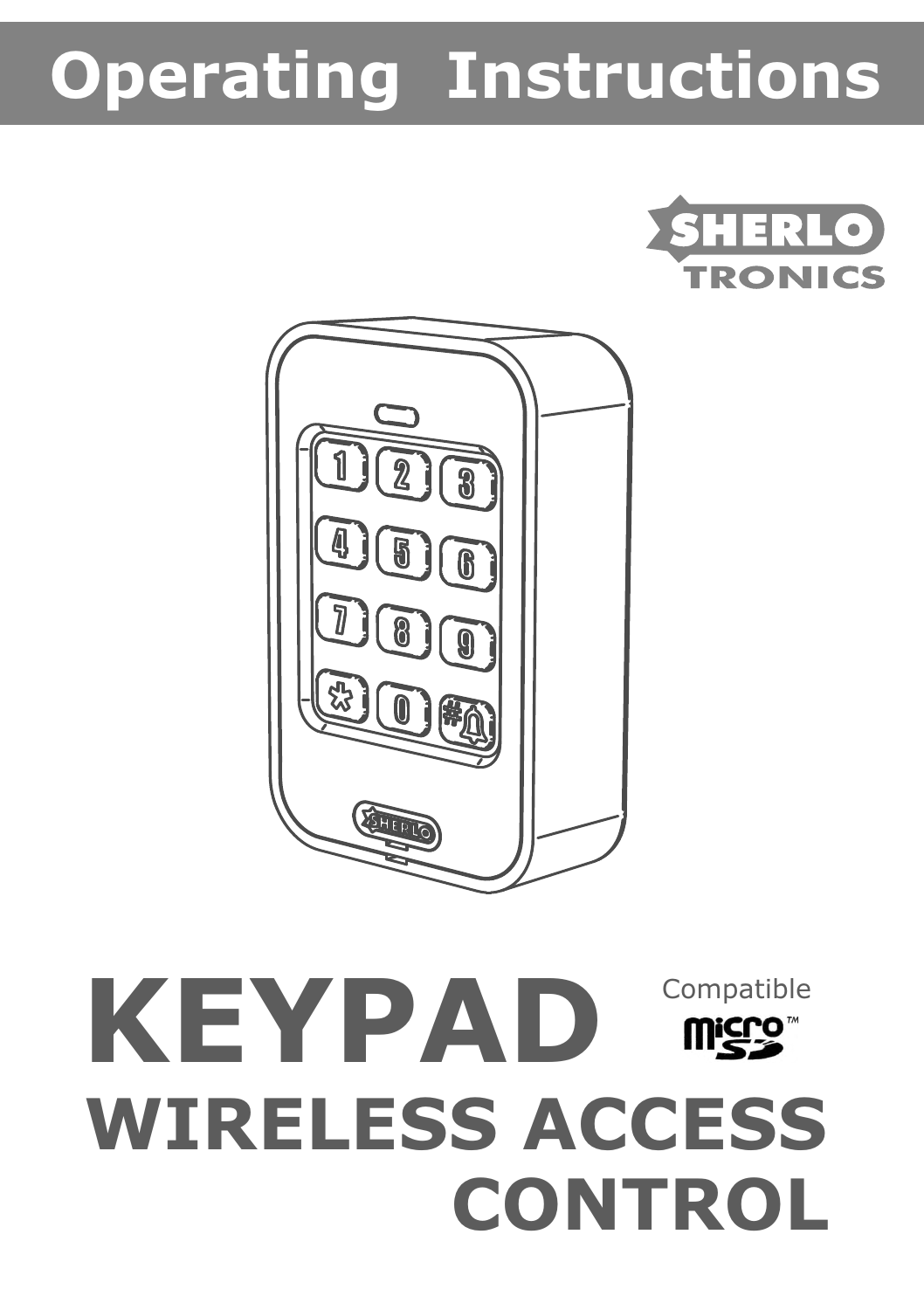## **Contents**

| Technical specifications                  | page 1  |
|-------------------------------------------|---------|
| Approvals                                 | page 1  |
| Changing the Master code                  | page 2  |
| Adding a User code                        | page 3  |
| Deleting a User code                      | page 4  |
| Learning the 9 Channels into receivers    | page 5  |
| Holiday Mode lockout                      | page 6  |
| Setting the anti-hack wrong code attempts | page 7  |
| Backing up the unit to a microSD card     | page 8  |
| Restoring a backup file to the unit       | page 9  |
| Setting Frequency & Doorbell button       | page 10 |
| Defaulting the Master code only           | page 11 |
| Mounting & opening the unit               | page 12 |
| Wiring the unit to external power         | page 13 |
| Warranty policy                           | page 14 |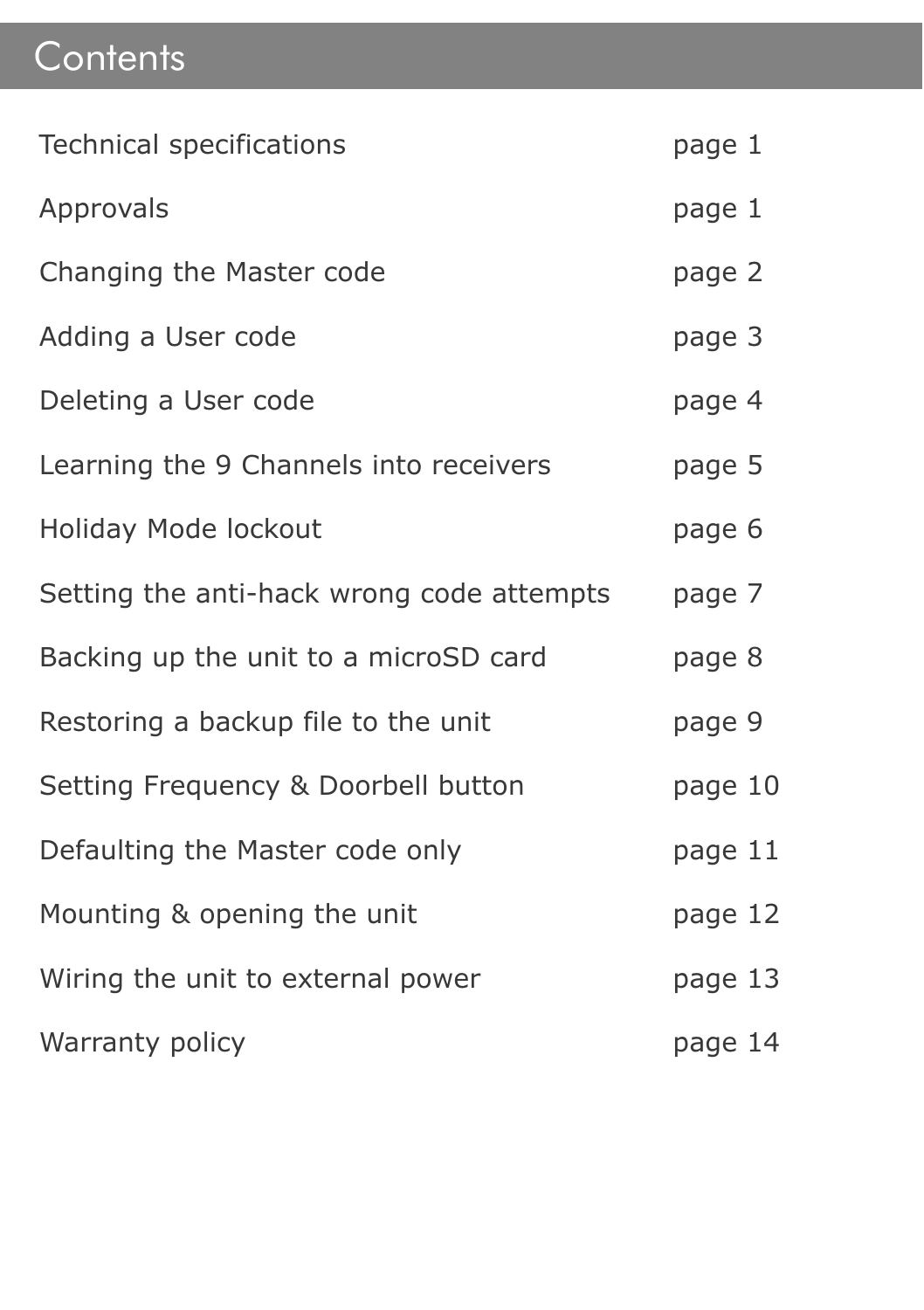#### Technical Specifications

| Battery supply voltage | 2 x AA Alkaline hatteries<br>(voltage range: 2.4V - 3.3V) |
|------------------------|-----------------------------------------------------------|
| External power input   | 10V-14V DC input                                          |
| Wireless range         | 100m line of sight / 30m indoors                          |
| Operating temperature  | $-10^{\circ}$ C to $+55^{\circ}$ C                        |
| Operating humidity     | $0 - 90%$                                                 |
| Outputs                | 9 Channels + 1 Doorbell output                            |
| Housing material       | <b>ABS Black</b>                                          |
| Rating                 | <b>IP55</b>                                               |
| <b>Battery life</b>    | 2-3 years or dependant on Usage                           |
| Usage life             | 60,000 activations                                        |
| Code length            | $1 - 10$ digits                                           |
| Memory capacity        | 1000 unique codes                                         |
|                        |                                                           |

#### Approvals

This product is approved for use in Residential, commercial and Light Industrial Environment and Complies with the essential protection requirements of the R&TTE Directive 1999/EC on the approximation of the laws of the Member states relating to electromagnetic compatibility and radio spectrum.

Certifications: ETSI EN300 220-V2.4.1 ETSI EN301-489-3 V1.4.1 ETSI EN301-489-1 V1.9.2 ETSI EN301-489-1 V1.9.2<br>IEC 60950-1:2005 + A1:2009  $\left($ 

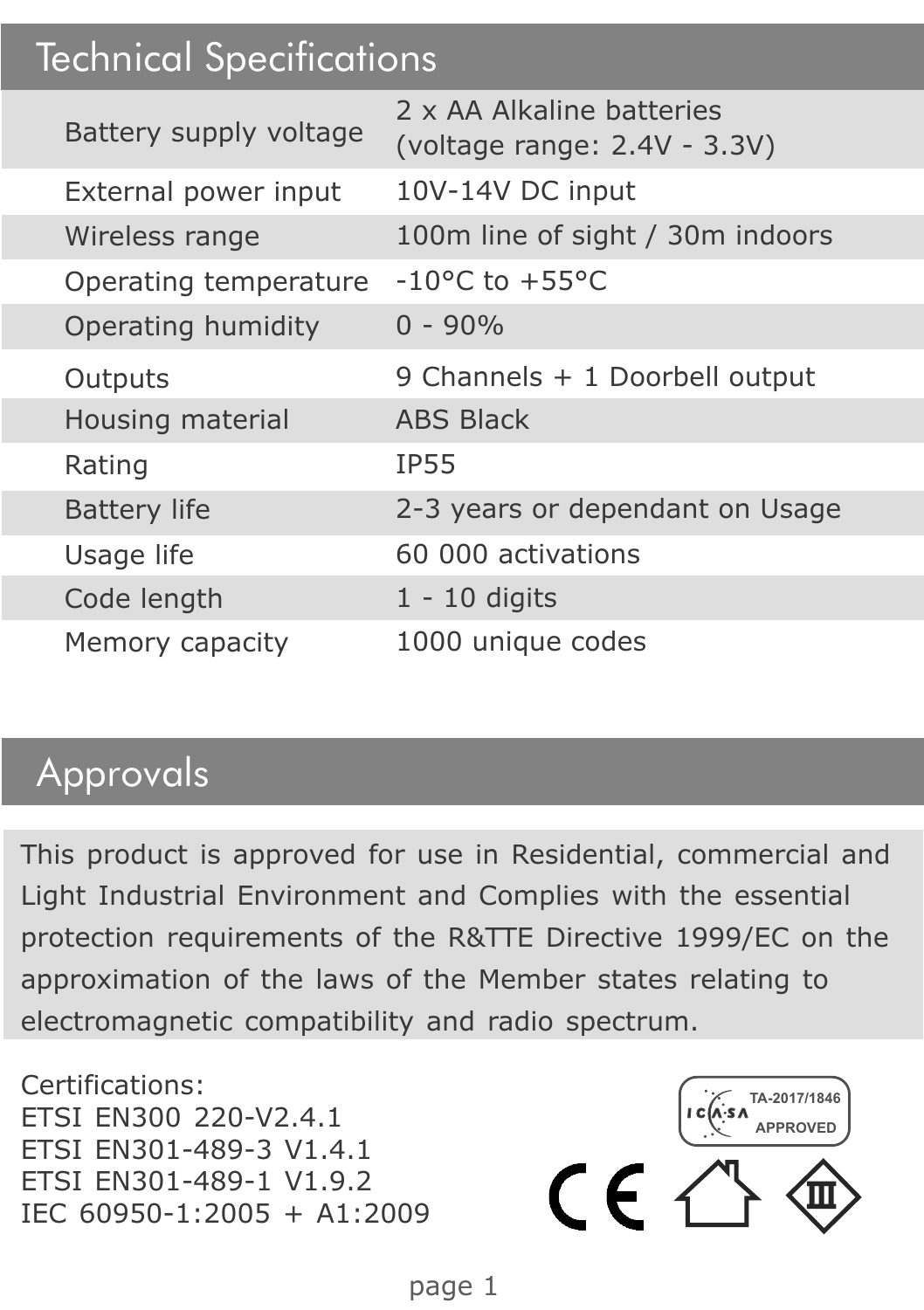## Changing the Master Code

The following procedure will enable the user to change the **1 2 8 4 b c** currently stored default Master Pin no: **1 2 8 4 b** or the currently stored Master Pin no to a new Master Code.

The Master Pin no must always be stored at address **0** The Master Pin no can be used to trigger a receiver. The Master Code always outputs on Channel 1 and cannot be changed. The Master Pin no may be set between 1 & 10 Digits.

#### **Using the master code to operate the keypad**

Enter the Master code followed by  $\mathbb{E}$  to operate the unit.

| <b>Enter the following keystrokes:</b>                       |  |  |  |  |  |
|--------------------------------------------------------------|--|--|--|--|--|
| 1. Enter Program Mode 83 Master Code 83 "RED LED ON"         |  |  |  |  |  |
| #<br>2. Select menu<br>"GREEN LED ON"                        |  |  |  |  |  |
| (#<br>3. Select<br>"GREEN LED FLASHES"                       |  |  |  |  |  |
| 4. Enter a new 1-10 digit code New Master Code (# "LEDS OFF" |  |  |  |  |  |
| 5. The Unit Auto Exits                                       |  |  |  |  |  |
|                                                              |  |  |  |  |  |
| <b>The Second</b>                                            |  |  |  |  |  |

**Example:** To change the default Master Code  $\bigoplus$  **2 3 4** with say a new Master Code of **1 2 3 5**

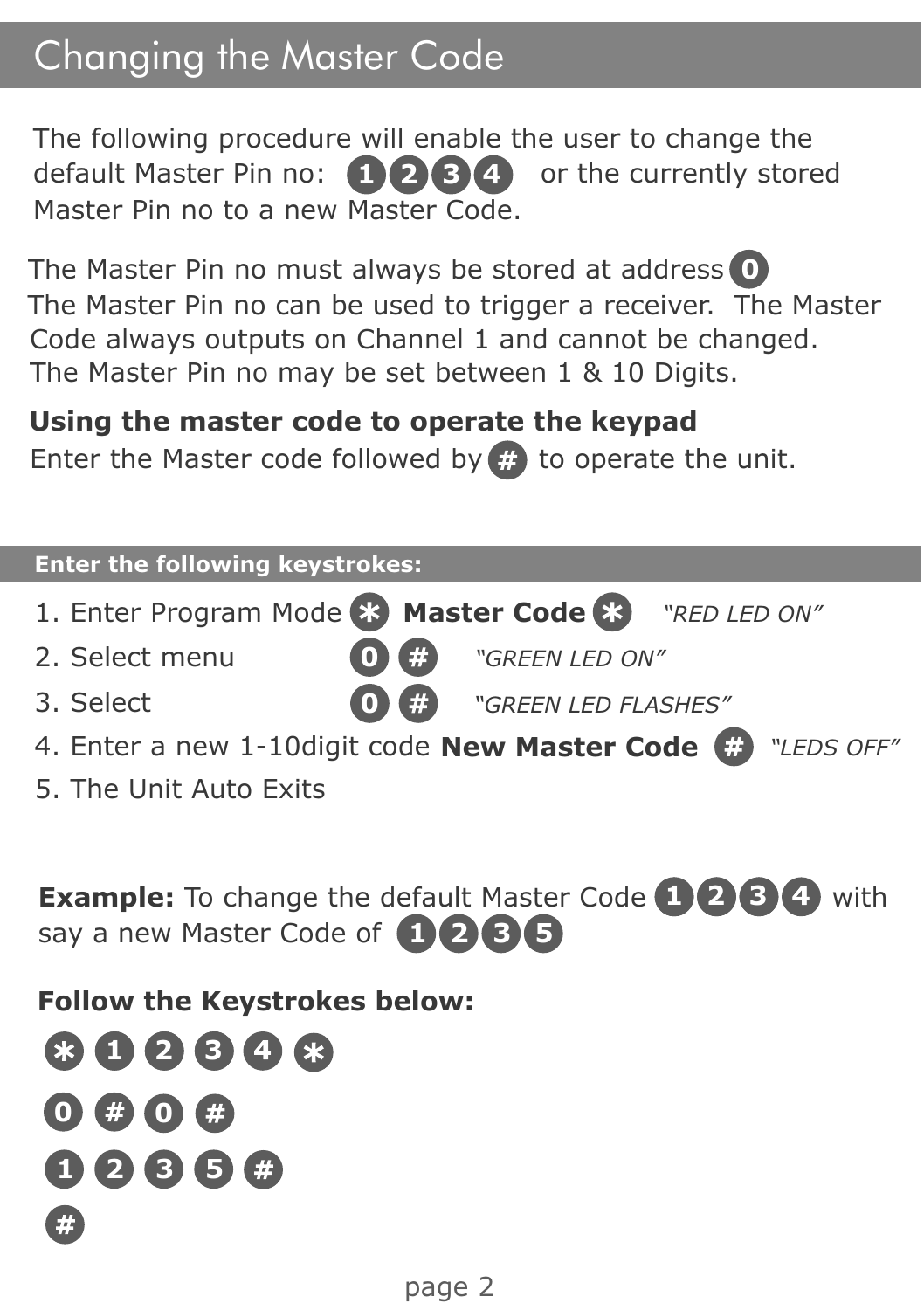## Adding a User Code

The following procedure allows you to add up to 999 User codes to the Keypad.

Please take note of each address you program a user code to. You can at a later stage Delete the code from the user if a code is forgotten or needs to be replaced.

#### **Using a user code to operate the keypad**

Enter the user code followed by  $\ddot{\mathbf{r}}$  to operate the unit.

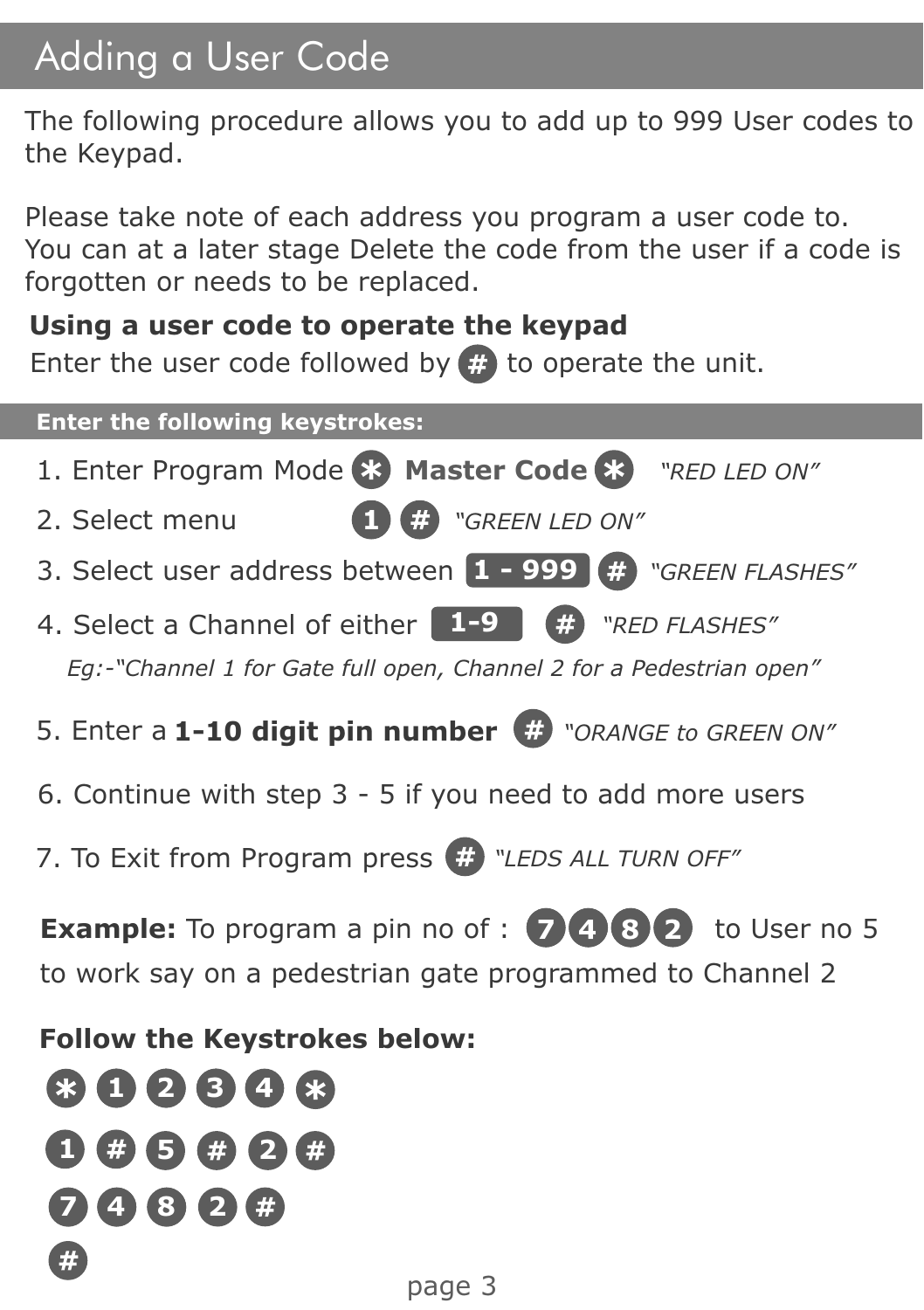#### Delete a User Code

The following procedure allows you to Delete individual User codes from the Keypad.

Please take note of each address you Delete. You can at a later stage add a code back to the system.

| <b>Enter the following keystrokes:</b>                       |  |  |  |  |  |
|--------------------------------------------------------------|--|--|--|--|--|
| 1. Enter Program Mode & Master Code & "RED LED ON"           |  |  |  |  |  |
| 2. Select menu 2 <sup>3</sup> "GREEN ON"                     |  |  |  |  |  |
| <sup>2</sup> <sup>#</sup> "GREEN FLASHES"<br>3. Select       |  |  |  |  |  |
| 4. Select user address between 1 - 999 # "RED-GREEN FLASHES" |  |  |  |  |  |
| 5. Continue with step 4 if you need to Delete more users     |  |  |  |  |  |
| 6. To Exit from Program press # "LEDS ALL TURN OFF"          |  |  |  |  |  |
|                                                              |  |  |  |  |  |

**Example:** How to Delete User no 5

**Follow the Keystrokes below:**

**1 2 3 4 2 2 5**G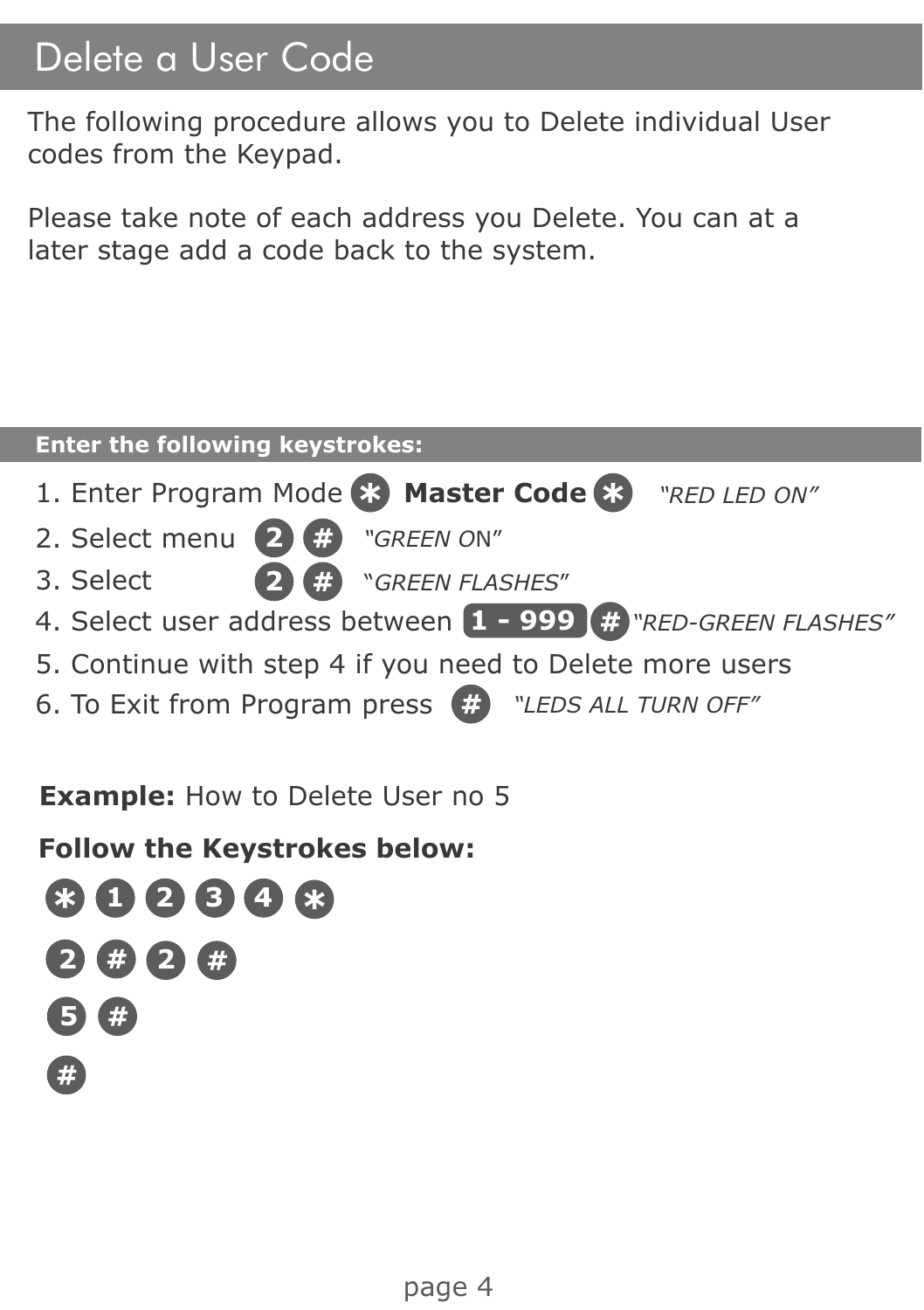### Learn the Keypad Channels into Receivers

The following procedure allows you to learn the keypad unit into up to 9 receiver channels. This enables you to have up to 9 unique functions for example : Open a gate with one code, open a garage door with another code & pedestrian opening with a third code, or even arm an alarm with a fourth as the Keypad is equipped to output up to 9 Channels.

Please check the respective receiver model no for compatibility. Compatible receiver models are: RX1-150; RX2-150; RX3-150 RX1-500; RX4-500

*NB: Please note the Default RF Frequency is 403MHz. Follow page 10 to change to 433MHz if you have a 433MHz Receiver* 

#### 1. Enter Program Mode **83 Master Code 83** "RED LED ON" 2. Select menu **Enter the following keystrokes: 3** 3. Select **3** *"ORANGE FLASHES" "GREEN ON"*

*Now place the applicable receiver unit into learn mode. The next step will enable the Keypad to transmit out a RF Channel much the same as when you press the button on a remote control.*

- 4. Press either button  $\begin{bmatrix} 1 & -9 \end{bmatrix}$  to transmit out the Channel no that you want learned into the Receiver unit. Once the code is learned into the receiver the receiver will beep Continue with step 4 if you wish to program in more Channels. Please first place the receiver into learn mode before you proceed to step 4. *"GREEN to ORANGE FLASHES"*
- 5. To Exit from this mode press *"LEDS ALL TURN OFF"*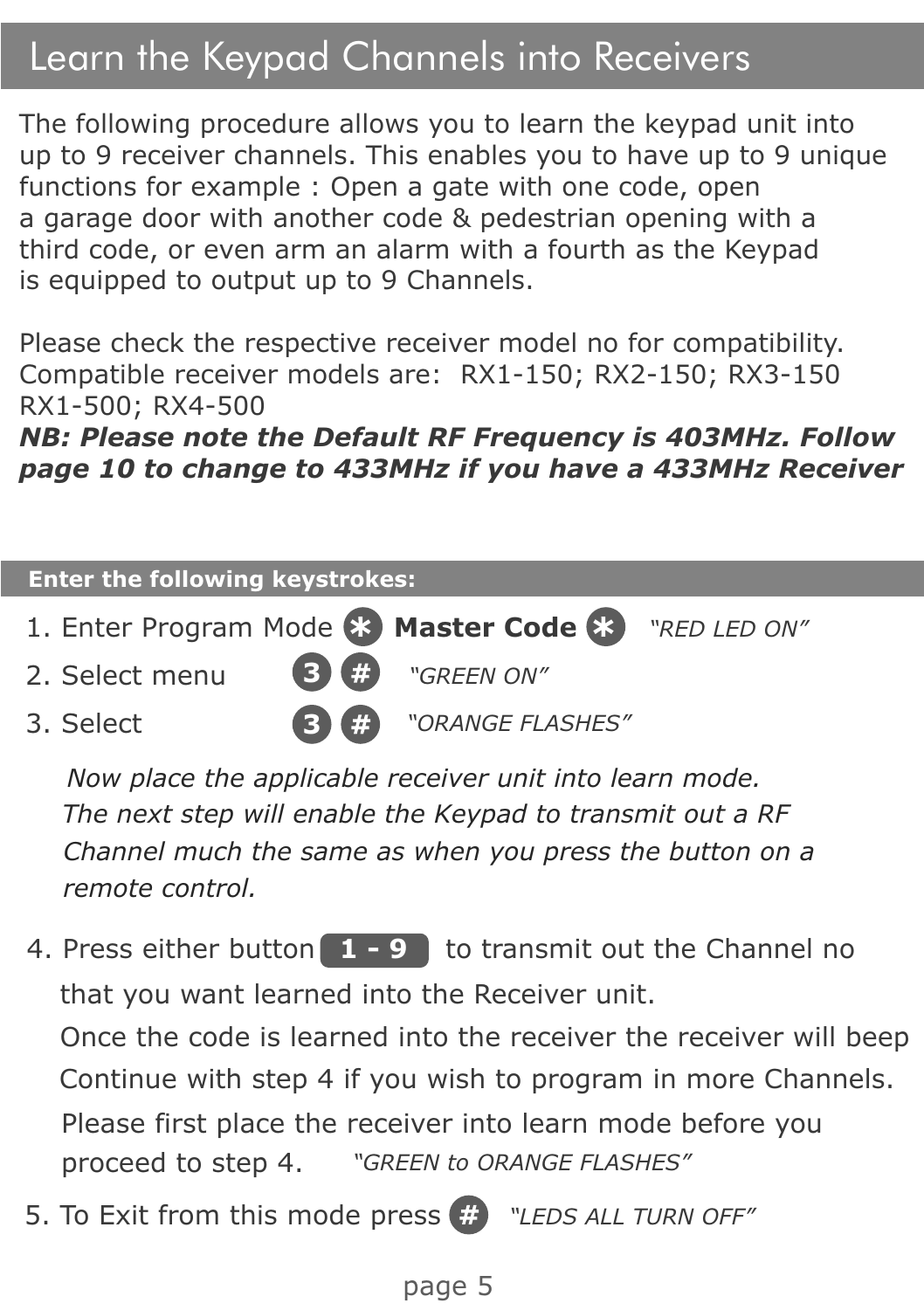## Holiday Mode Lockout

This function allows you to lockout the keypad so that none of the user codes operate. This mode is useful when one goes on holiday and does not want anybody to gain access to their property. Only the Master Code will be active while Holiday mode is enabled.

*Note:* When Holiday Mode is On the unit will not transmit when a valid User Pin code is entered. The Red LED will come on when a correct code is entered. In Normal Mode the Green LED will come on when a correct code is entered.

#### **Enter the following keystrokes:** 1. Enter Program Mode **83 Master Code 83** "RED LED ON" 2. Select menu 4. Select one of the following options: *"ORANGE LED FLASHES"* **4** *"GREEN ON"* 3. Select **4** *"ORANGE FLASHES"* **1** Normal Mode *"RED FLASHES twice then Exits"* **2** Holiday Mode On *"RED FLASHES twice then Exits"* or **Example:** How to activate Holiday Mode so that the Keypad is locked out and does not accept any User codes 5. The Unit Auto Exits

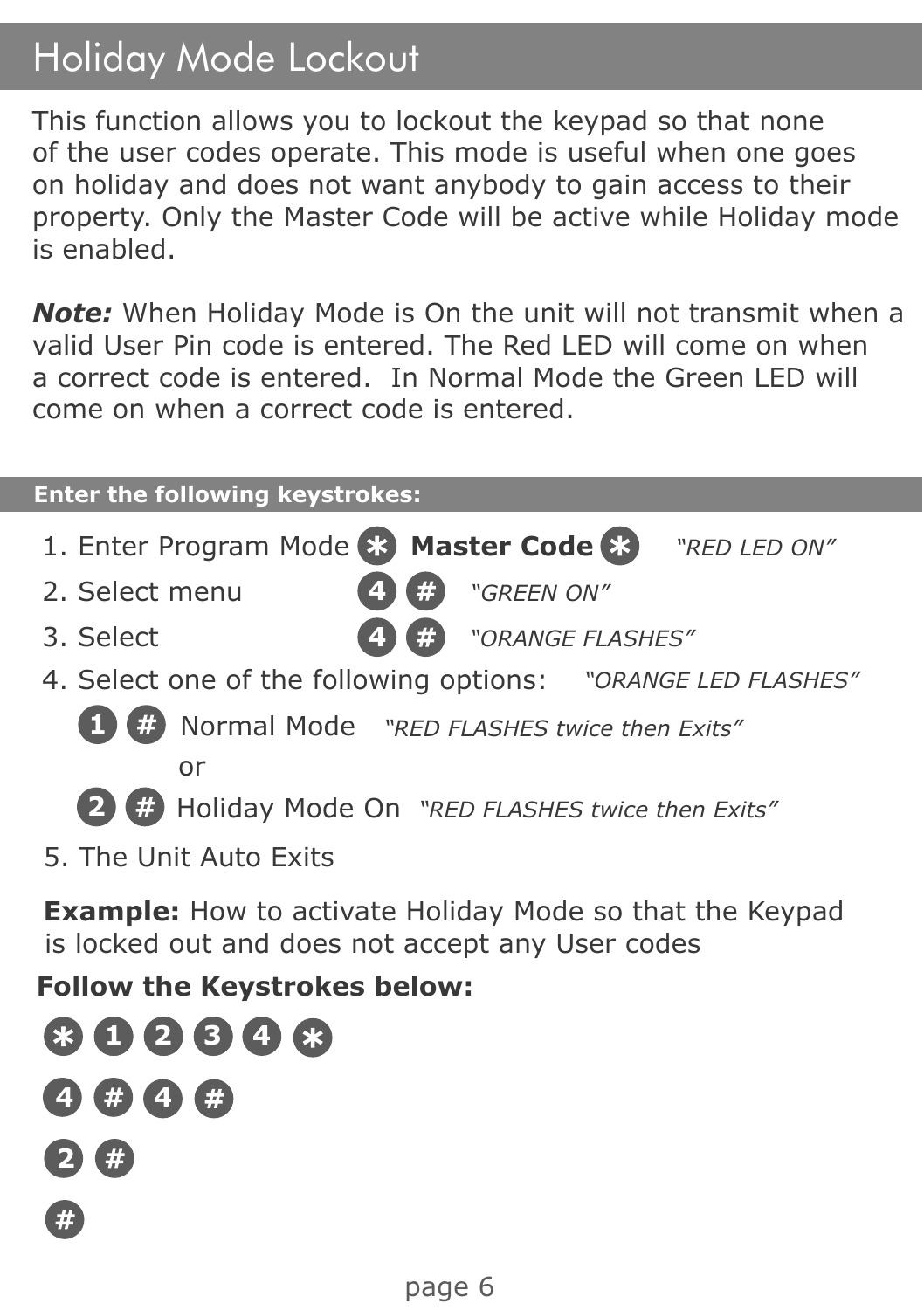#### Setting anti-hack wrong code attempts

This function sets the number of consecutive wrong codes that the Keypad will accept before it locks out the keypad. The factory default setting for wrong codes is **\*unlimited\*** or zero (0) so the unit will need to be set anywhere between 1 to 255 attempts.

When a number is set the unit will lock out its keypad and sound a warning tone for 60 seconds.

Setting 0 will enable the unit to accept an **\*unlimited\*** amount of wrong code attempts. For High Security environments it is recommended that you set a wrong code attempt value of 6.

| <b>Enter the following keystrokes:</b>             |  |  |  |  |  |
|----------------------------------------------------|--|--|--|--|--|
| 1. Enter Program Mode & Master Code & "RED LED ON" |  |  |  |  |  |
| "GREEN ON"<br>2. Select menu<br>m                  |  |  |  |  |  |
| 5 # "ORANGE FLASHES"<br>3. Select                  |  |  |  |  |  |
| 4. Set a wrong code no between 0 - 255             |  |  |  |  |  |
| 5. To Save press # "RED/GREEN LED ON THEN ALL OFF" |  |  |  |  |  |
|                                                    |  |  |  |  |  |

**Example:** How to program say 6 wrong code attempts lock out

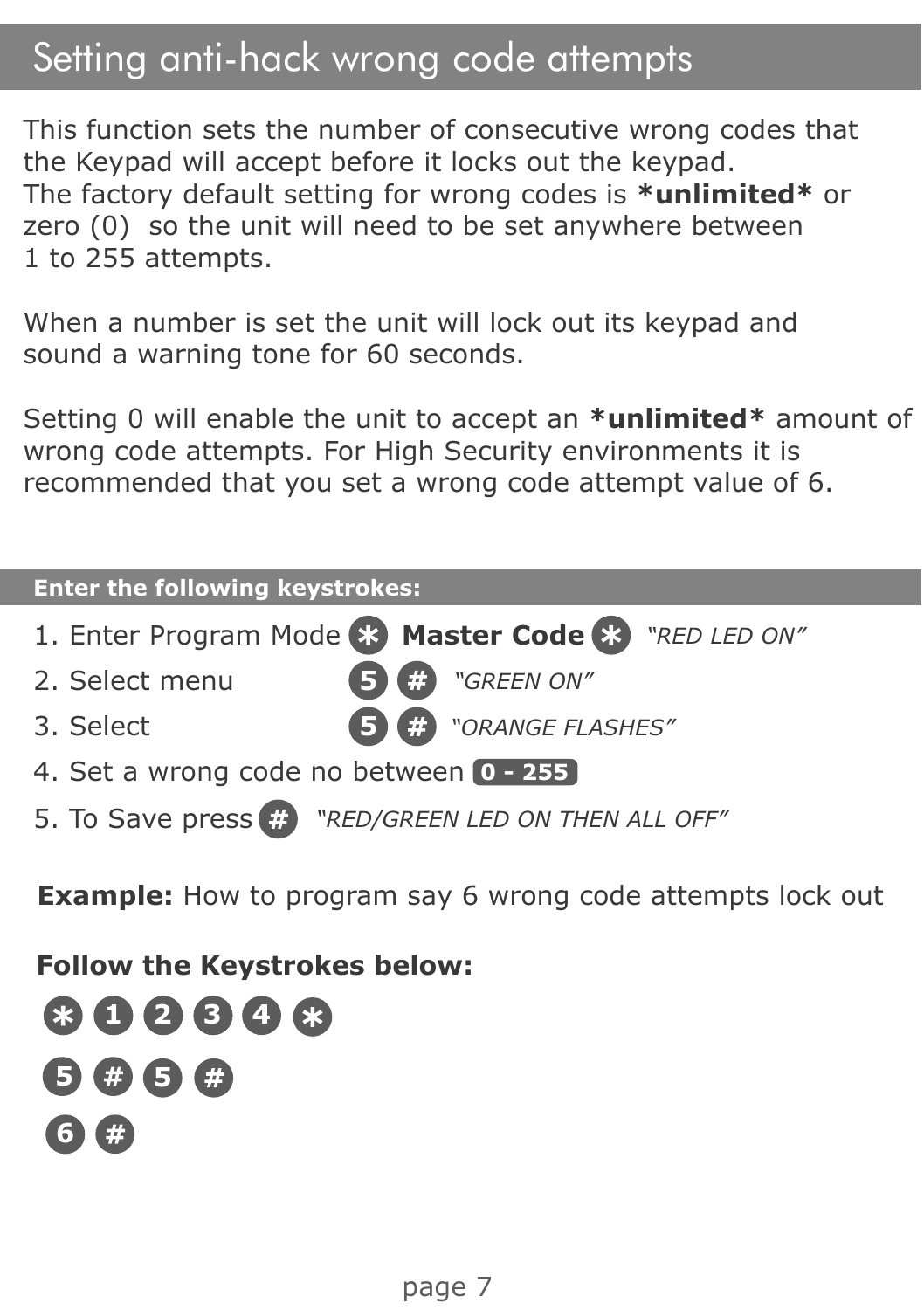## Backing up the unit to a microSD card

This function allows the user to create a backup onto a microSD card. This backup file can easily be edited on a computer using Notepad, for quick programming of user PIN codes. Especially useful if you need to program more than 50 users.

$$
\frac{\text{micro}}{\text{SD}} = \text{Easy}
$$

| <b>Enter the following keystrokes:</b>                           |
|------------------------------------------------------------------|
| 1. Enter Program Mode 83 Master Code 83 "RED LED ON"             |
| <b>6 C</b> "GREEN ON"<br>2. Select menu                          |
| <b>6 #</b> "ORANGE FLASHES"<br>3. Select                         |
| 4. Select the 83 to start the backup "RED LED FLASHES for 15sec" |

5. The unit will automatically switch off when complete

Note:- If no card is detected the unit will sound a 2 second warning beep and then switch off.

**Warning:** Never leave a microSD card in the unit as it will get damaged when you close the lid.

**Example:** How to backup the unit to a microSD card Open up the unit and insert a formatted FAT32 microSD card.

The backlighting will turn on and then the buzzer & RED/GREEN LED will flash for 2 seconds. The unit is now ready for backing up.

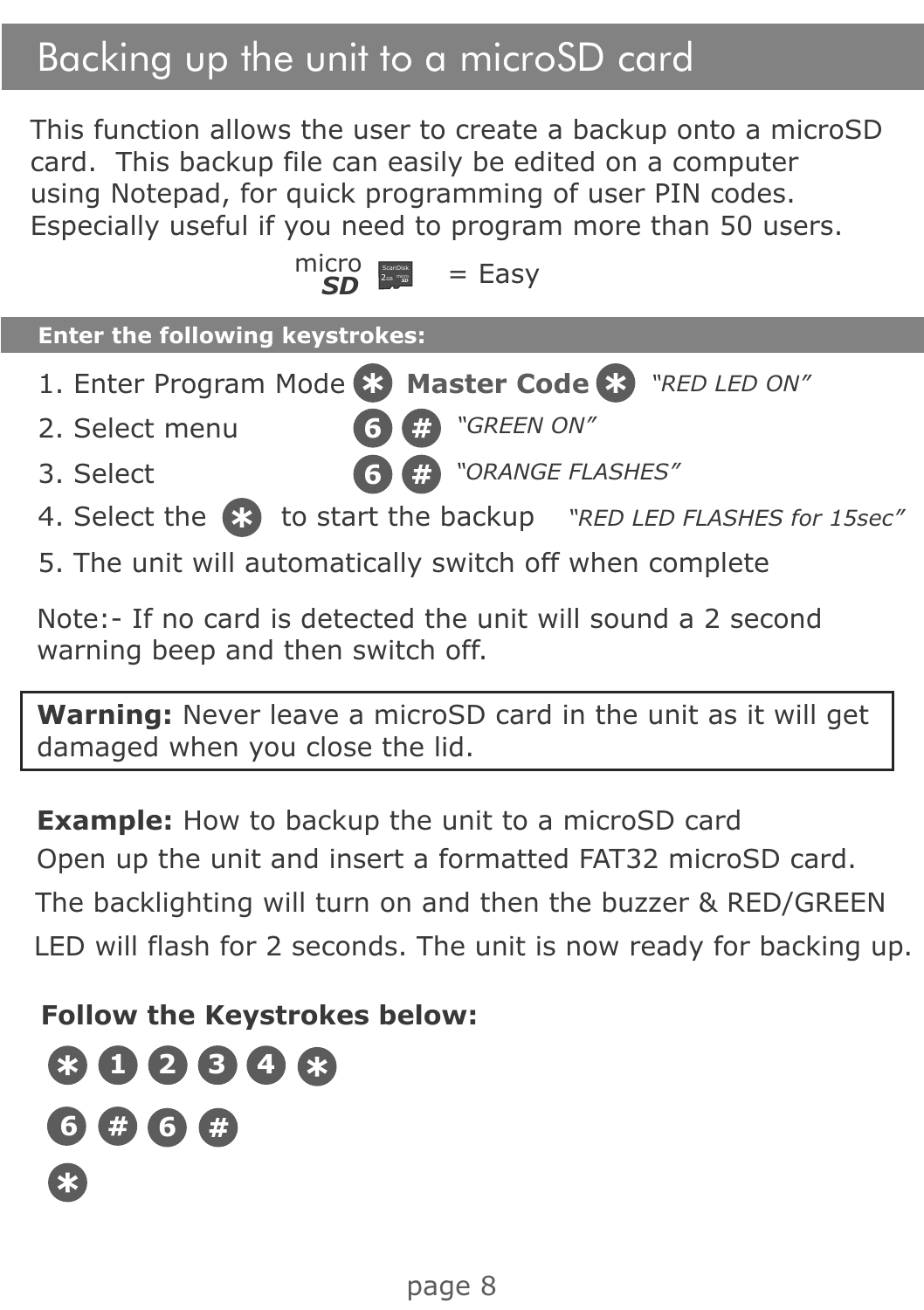## Restoring the unit

This function allows you to Restore a backup from a microSD card. Especially useful if you need to clone multiple keypads around a large building.

| <b>Enter the following keystrokes:</b>                             |  |
|--------------------------------------------------------------------|--|
| 1. Enter Program Mode & Master Code & "RED LED ON"                 |  |
| "GREEN ON"<br>2. Select menu<br>F)                                 |  |
| <b>DE FLASHES"</b> "ORANGE FLASHES"<br>3. Select                   |  |
| 4. Select the (*) to start the Restore "RED LED FLASHES for 15sec" |  |
| 5. The unit will automatically switch off when complete            |  |

Note:- If no card is detected the unit will sound a 2 second warning beep and then switch off.

**Warning:** Never leave a microSD card in the unit as it will get damaged when you close the lid.

**Example:** How to Restore the unit from a Backup using the microSD card

**Follow the Keystrokes below:**



r.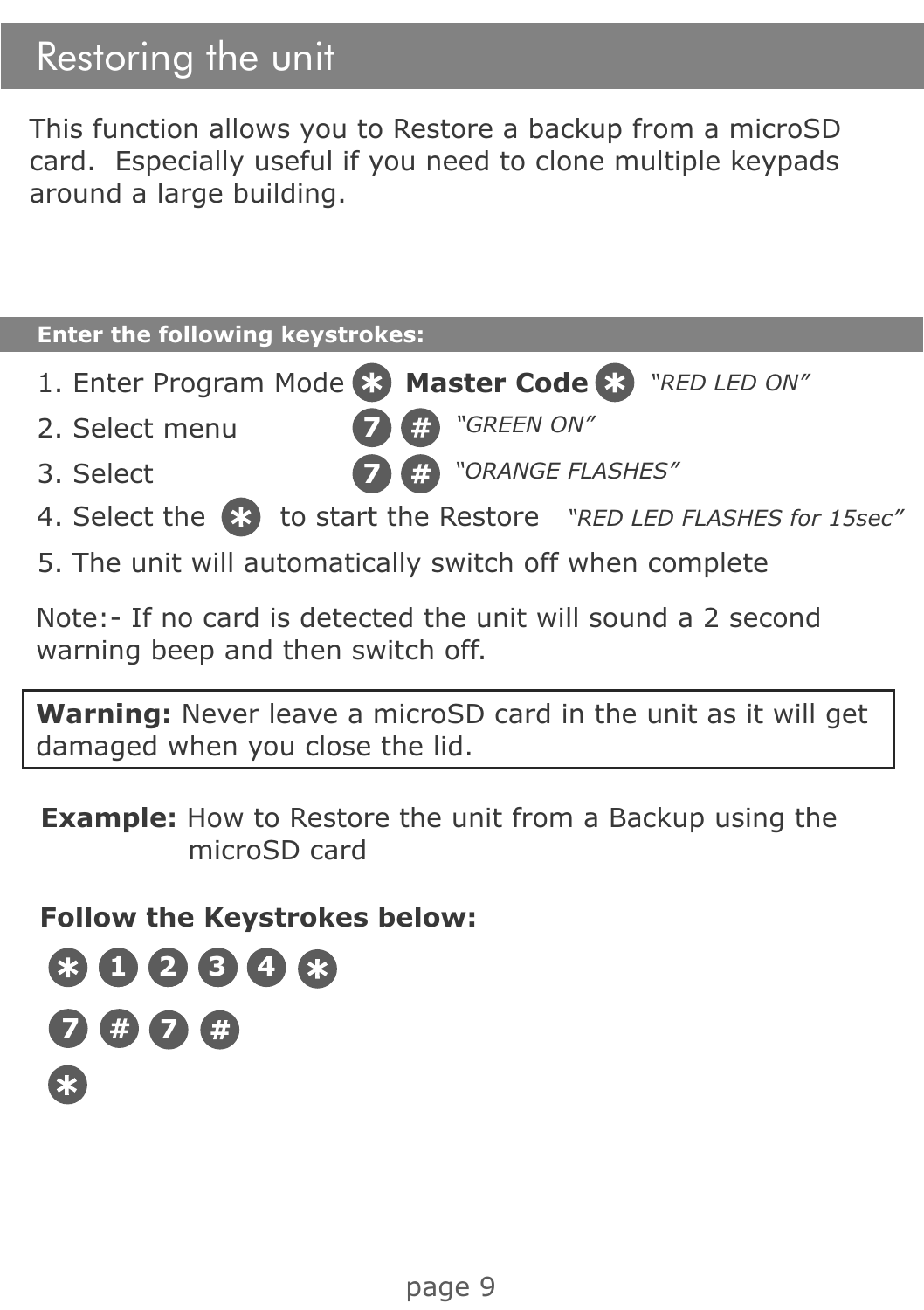## Setting the Frequency

This procedure allows the user to change the Frequency of the unit. The two available frequencies are 403.55MHz & 433.92MHz.



#### Learn the Keypad Door-bell button into a Receiver

#### *Please note: This mode is not recommended for access control applications.*

The following procedure allows you to learn the dedicated Doorbell button into a receiver module.

The Doorbell Button  $\frac{m}{m}$  works much the same way that a remote control works. When you press the button the keypad will transmit an RF coded signal. If you attempt to learn in the doorbell button to a receiver please press the button two to three times to learn the signal to our receiver units.

Please check the respective receiver model no for compatibility. Compatible receiver models are: RX1-150; RX2-150; RX3-150; RX1-500; RX4-500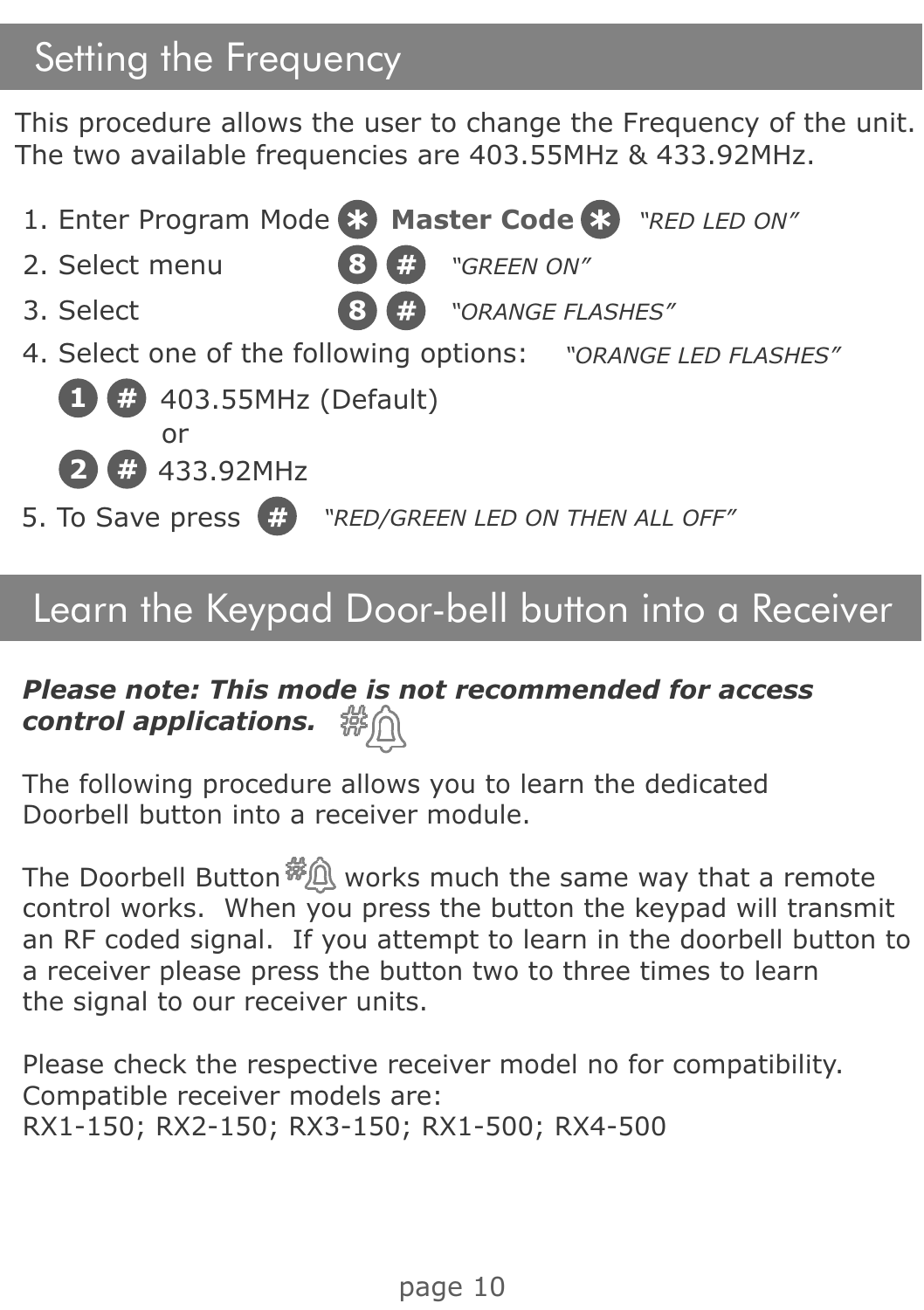## Defaulting the Master Code only

This function allows you to Default the Master Code back to the original 1;2;3;4. The procedure needs to be done using a microSD card loaded with a "*Default.txt*" *0000,1,1234* file that can be downloaded off our web site on the Downloads section under Keypad "Default". Once this is done, you will need to Re-learn the Keypad into the applicable Receivers. Refer to page 5 "Learn the Keypad Channels into a Receiver" The User codes will not change and will stay programmed as before. Please note: Defaulting will reset the Frequency back to Standard 403MHz, refer to page 10.

#### **Do the following procedure**

Save the "Default" File to a formatted microSD card. Then open the Keypad and insert the microSD card into the card holder. Remove power from the Keypad. Then re-apply power. The Keypad will chirp and the RED LED will flash to confirm that the Master Code is defaulted back to 1234.

You will need to reprogram in the Channels to the receivers, refer to page 5, & set Frequency if it was on 433Mhz.

#### Defaulting the User Codes only

This function allows you to Default all the User Codes. The keypad will still work if it is coded into various receivers. All that you will need to do is program in User codes with the applicable Channel no for the keypad to continue operating.

#### **Enter the following keystrokes:**

1. Enter Program Mode **83 Master Code 83** "RED LED ON" 2. Select menu 4. Select the to Default **9 9 9** *"GREEN ON" for 15sec"* **9** *"GREEN ON"* 3. Select 5. The unit will automatically switch off when complete **9** *"ORANGE FLASHES"*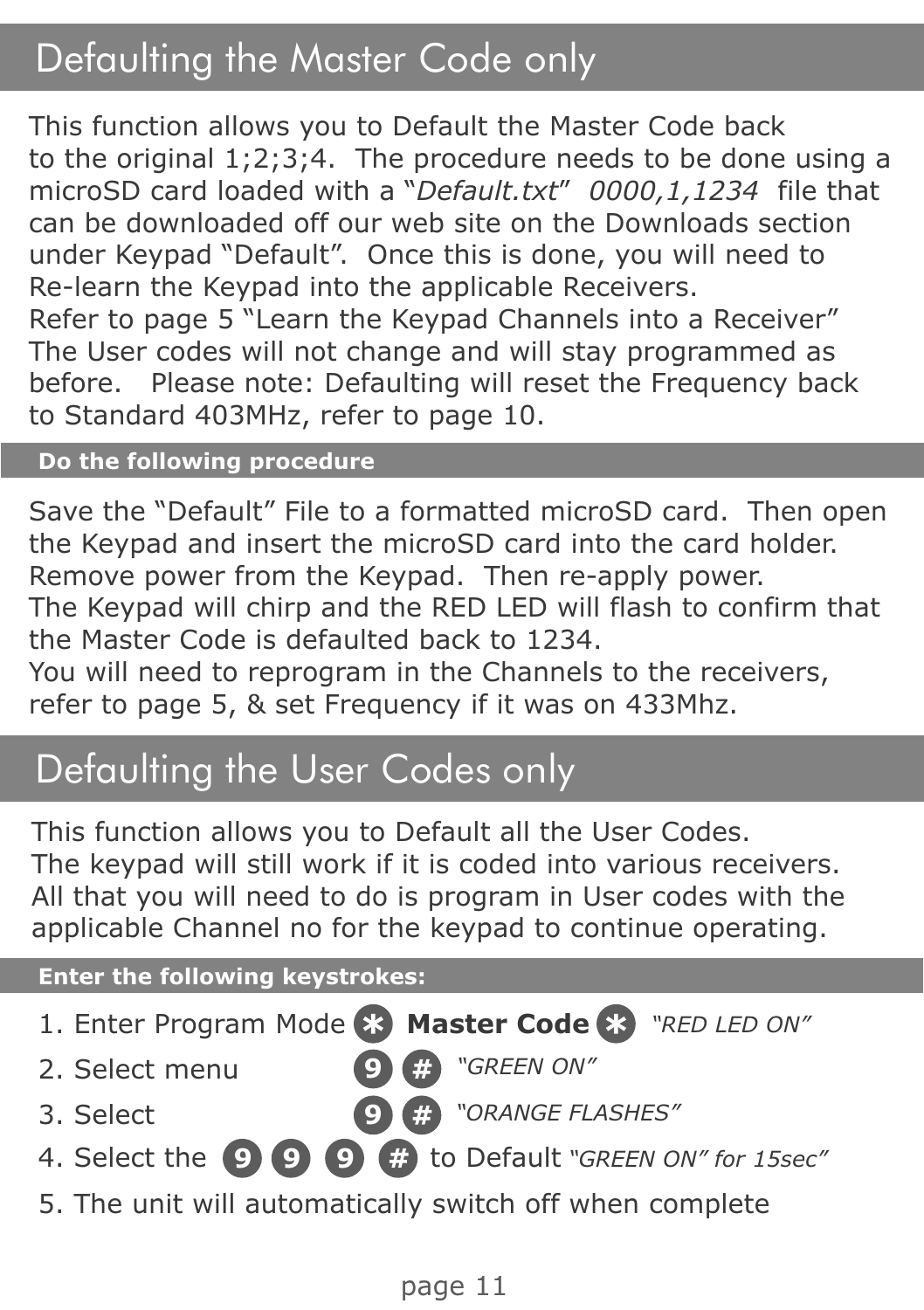#### Mounting the Keypad

- 1. Remove the screw cover using a flat screw driver.
- 2. Remove the brass screw.
- 3. Lever the Keypad up using a screw driver and carefully lift the front out.
- 4. Position the base of the keypad on the surface & mark the four hole positions.
- 5. Drill a 5mm Hole if going through masonry, or a 4mm hole through metal.
- 6. Insert the plastic plugs provided and screw together if on masonry. If mounting on a metal surface use the supplied self-tapper screws.
- 7. Insert the Lid back onto the base and screw together until the lid is securely fastened for a waterproof sealed part. The brass screw should be well tightened for best results.



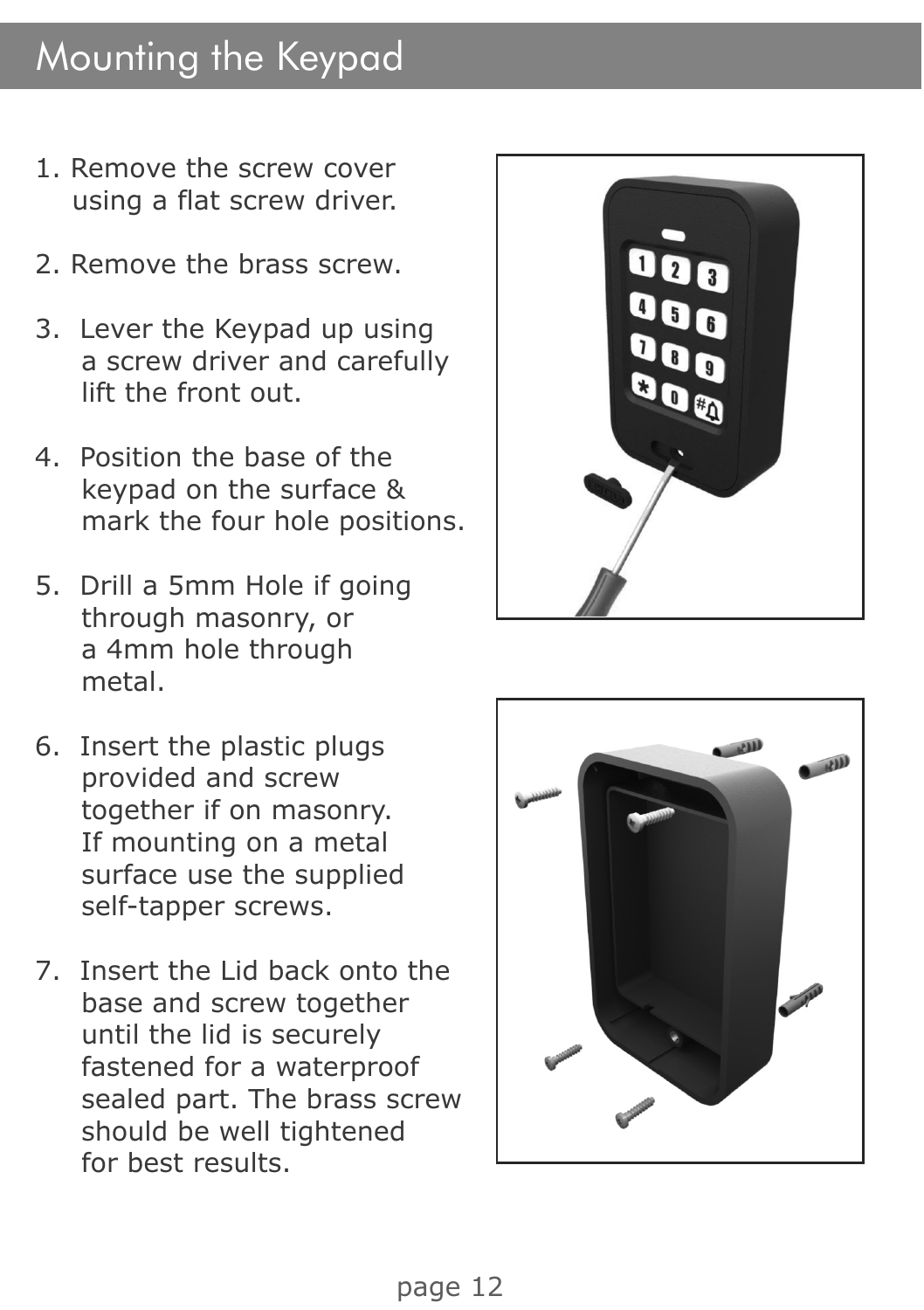## Wiring the unit to 12V DC

Follow the diagram below if you wish to power the unit with a permanent 12VDC power source. Please remove the batteries from the battery holder to prevent damage from leakage.



10V - 14V DC